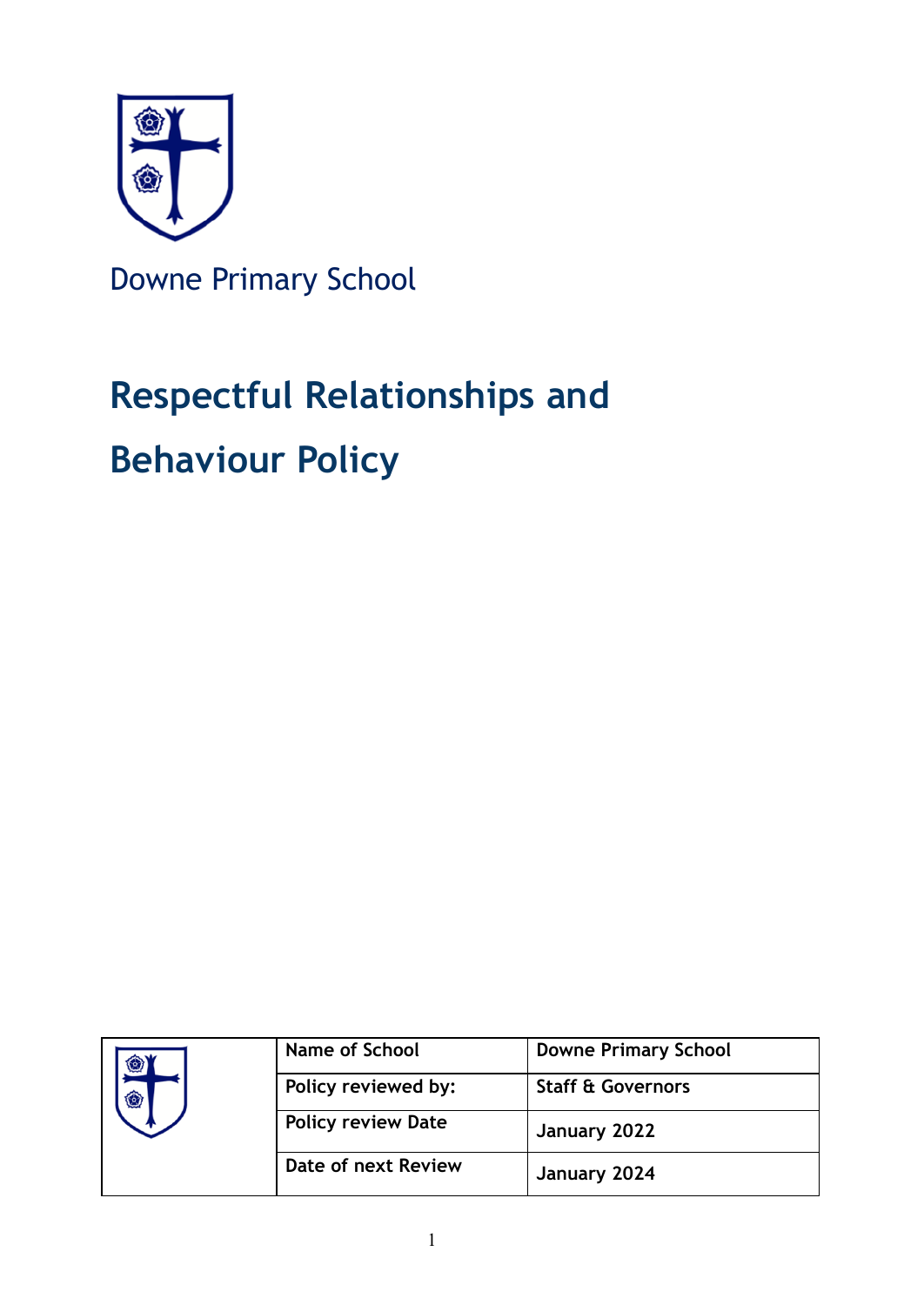### Introduction

This policy is written and applied in accordance with: The Equality and Diversity policy The SEND policy The Child protection and safeguarding policies. The Anti-bullying policy The PHSE policy

Downe Primary School is a Rights Respecting School which means that everyone puts the rights of the child at the heart of our school. All children have rights as detailed by the UNCRC (United Nations Convention on the Rights of the Child). Everyone in our school has the right:

- To feel safe, healthy and happy
- To be treated with respect, dignity and equity.
- To learn or to teach, or to do their job.

*"Your education should help you to use and develop your talents and abilities. It should also help you learn to live peacefully, protect the environment and respect other people"*

Article 29 of the UNCRC

As a rights-respecting school we not only teach children about rights but also model rights and respect in all our relationships: between teachers/adults and pupils, between adults and between pupils. All staff are encouraged to use, model, praise and reinforce our school values to help pupils achieve their best work and respect the rights of everyone. Our school values include: Relationships, Respect, Responsibility, Reflection, Resilience, Recognition and these are subscribed to by all members of our school community.

Our Respectful Relationships and Behaviour Policy is designed to acknowledge and reward pupils' good work and behaviour that respects the rights of everyone. Praise and rewards are both important influences in motivating pupils and building self-esteem.

Whilst emphasising behaviour that respects the rights of everyone, we also lay out sanctions. Children know and understand behaviour that respects the rights of everyone in our school and are encouraged to choose behaviour that will help everyone around them. This helps to foster responsible attitudes and the development of self-regulation, helps children to learn that all behaviour has consequences and allows restorative action to be taken to repair damage to persons, relationships or property.

At Downe Primary School, we take seriously our responsibility in educating children about respectful relationships and behaviour. When children make mistakes in this area, we teach them and support them in identifying what went wrong. We recognise that some pupils need more support in this area of learning than others and our first response is always to check the child's understanding and help them to reflect. Adults remember that learning involves making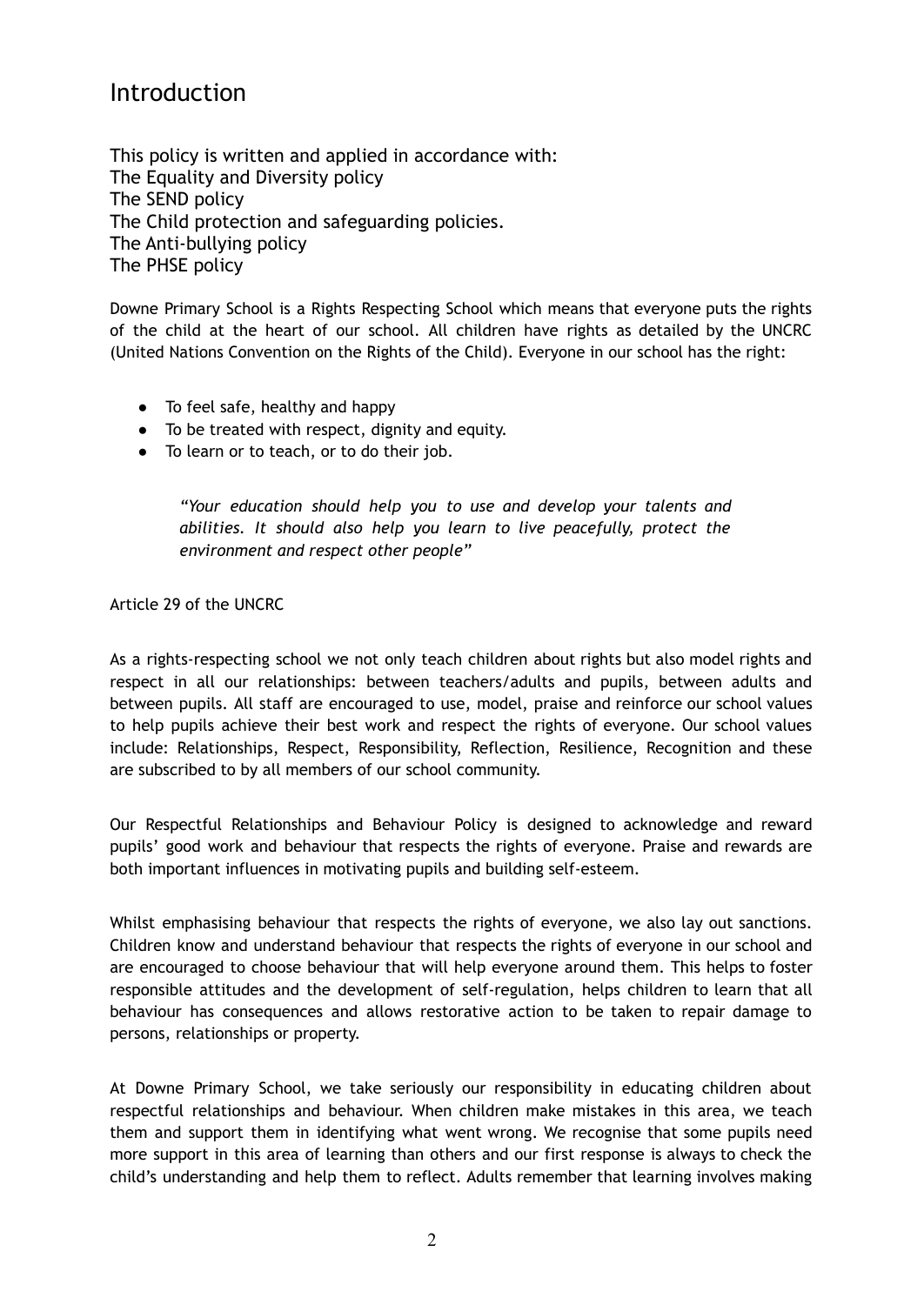mistakes and we take every opportunity to support every child's personal development, through viewing mistakes as learning opportunities.

At Downe Primary School respectful behaviour is not achieved through control, fear or power. We never shame pupils for their behaviour because we understand that inflicting shame destroys relationships, trust and self-esteem.

Positive and respectful relationships are at the heart of our community and this is modelled, encouraged and supported consistently. These relationships form the basis of our school ethos.

Staff also understand that often, children's behaviour is a form of communication. When we take the time to understand a situation from the child's perspective, we learn that no matter how inappropriate or undesirable a behaviour may seem, potential triggers for the behaviour must not be overlooked.

The following procedures will enable our Respectful Relationships and Behaviour Policy to be implemented:

#### Whole-school level

- Positive out of class behavior is promoted by agreed routines and clear systems.
- Positive behaviours in the playground and dining hall are noted and celebrated.
- Parents/Carers are aware of and contribute to the school's positive behavior ethos.
- There are clear, consistently used systems for dealing with inappropriate behavior.
- There are opportunities for staff to discuss and contribute to the development of systems underpinning positive behavior.
- Consistent use of class dojo as a method of celebrating and sharing achievement
- Weekly certificates based upon our values
- Weekly Headteacher certificates for outstanding achievements (not academic)
- Weekly peer awards, based upon values and nominated by the children
- Daily collective worship, designed around our values
- Sharing information that will help staff to understand and support children
- High priority placed on pastoral care and wellbeing of children and all members of the school community
- Progressive PSHE and Relationships curriculum that supports personal and social development
- Praise and encouragement are adopted as primary approach by all
- Adults model positive and professional relationships at all times

#### Class level

- Adults model controlled and respectful interactions at all times
- Teaching routinely incorporates activities designed to promote children's social and emotional development.
- Appropriate and respectful behaviours are taught and reinforced on a regular basis.
- Children are taught the language of sharing and cooperation, choice and consequences.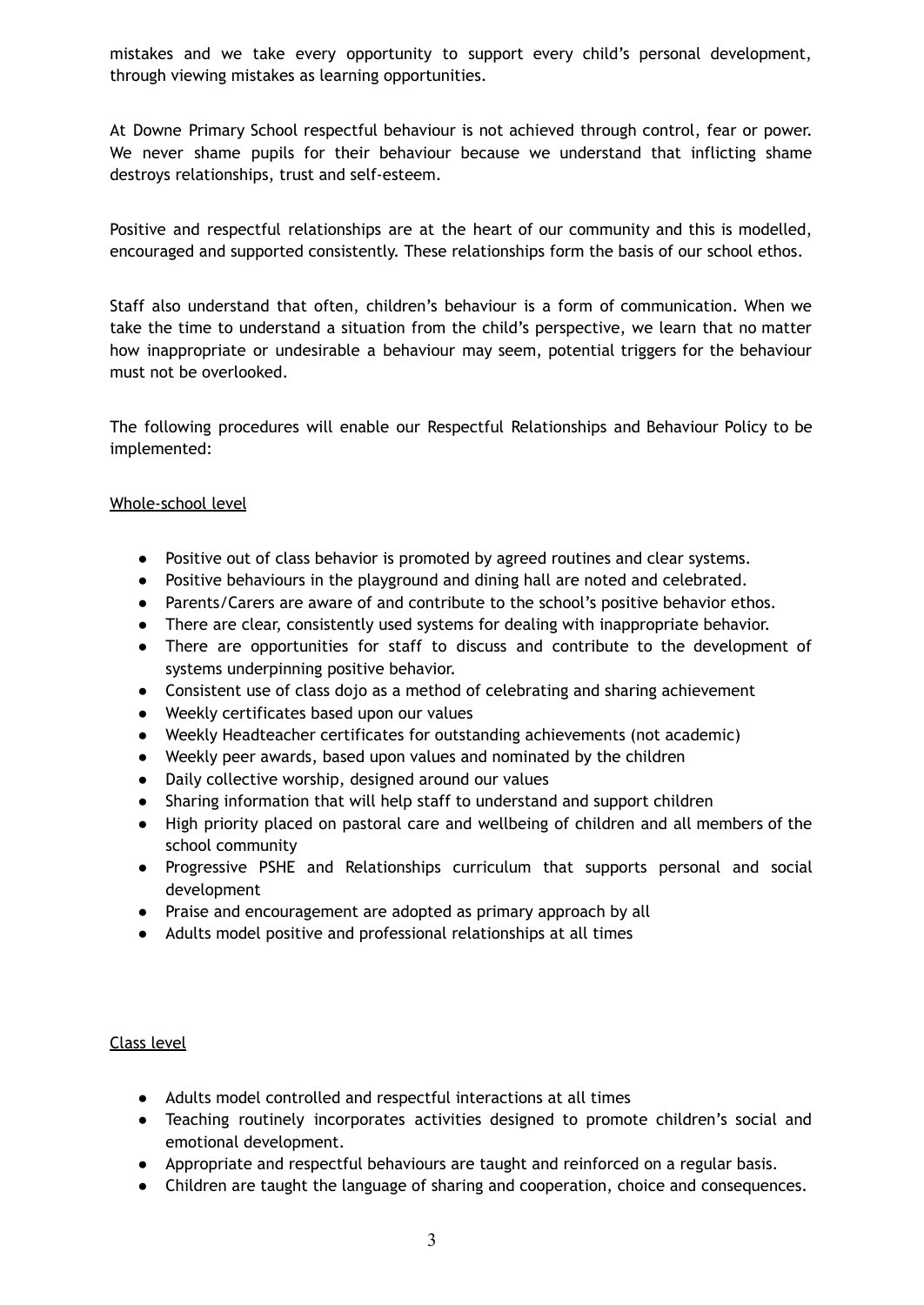- Children are encouraged to identify their own and others strengths to recognise and value the diversity within their classrooms.
- There are clear classroom routines to reduce uncertainty and promote a peaceful and purposeful environment.
- Each class has a charter, devised through discussion with children, which promotes social and learning behaviours.
- Class charters are displayed prominently.
- Appropriate behaviour is quickly acknowledged and genuinely celebrated by staff and peers.
- There are clear systems, understood by all, for dealing with inappropriate behaviour.

#### Individual child level

- All children's strengths are recognised and celebrated by all staff.
- All children are valued and their individuality embraced.
- Systems are in place for noticing and drawing attention to good or improved behaviour.
- Where a child experiences difficulties in developing or sustaining appropriate behaviour there are individualised systems which give additional support and attention.

#### Whole School, Playground, Dining Hall and Class Charters

Our charters are built upon the rights of the child as outlined in the United Nations Convention on the Rights of the Child. For example, Article 29 of the UNCRC:

> *Your education should help you to use and develop your talents and abilities. It should also help you learn to live peacefully, protect the environment and respect other people.*

#### Whole School Charter

School charters have been developed by school staff. These are displayed around school and in every class:

- We have the right to an education. We will always try our best.
- We have the right to be respected. We will respect ourselves and others.
- We have the right to be protected. We will be gentle towards everyone.
- We have the right to be heard. We will listen to others.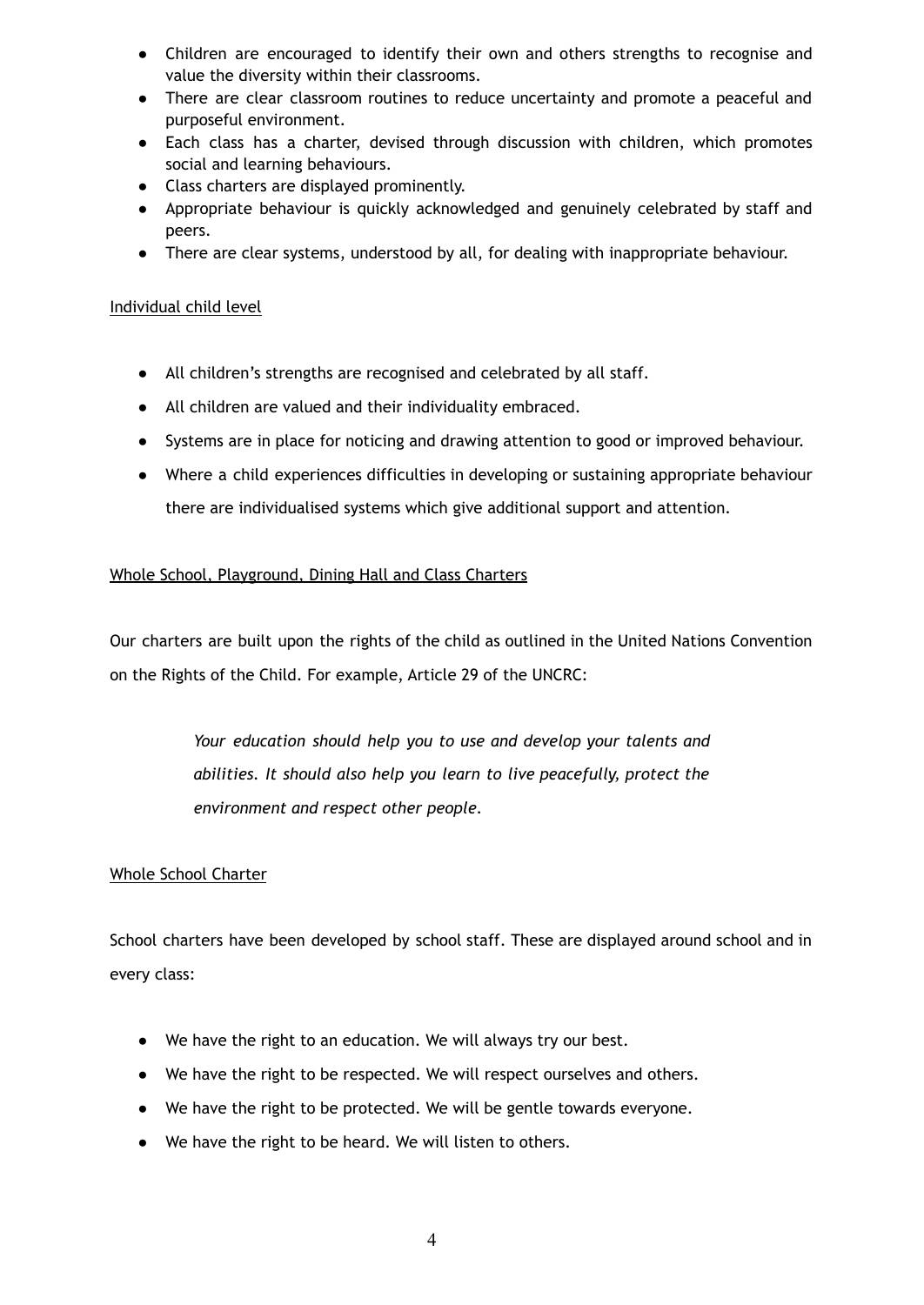● We have the right to share our views. We will be kind and truthful.

#### Playground Charter

*You have the right to play and rest.* Article 31 of the UNCRC.

- Use kind words
- Include everyone
- Keep hands and feet to yourself
- Put litter in the bin
- Enjoy your free time

#### Dining Hall Charter

*You have the right to the best health care possible, safe water to drink, nutritious food, a clean and safe environment, and information to help you stay well.*

Article 24 of the UNCRC.

- Keep food on your plate.
- Try to eat all of your food.
- Be respectful to everyone in the dining hall.
- Walk calmly in the dining hall.

#### Class Charters

Class teachers form their own Class Charters through discussion with the children during the first week of term. Once Class Charters have been agreed they are displayed prominently in the classroom and shared with parents. Charters should be stated from the positive and not the negative to give a clear indication of good behaviour. For example: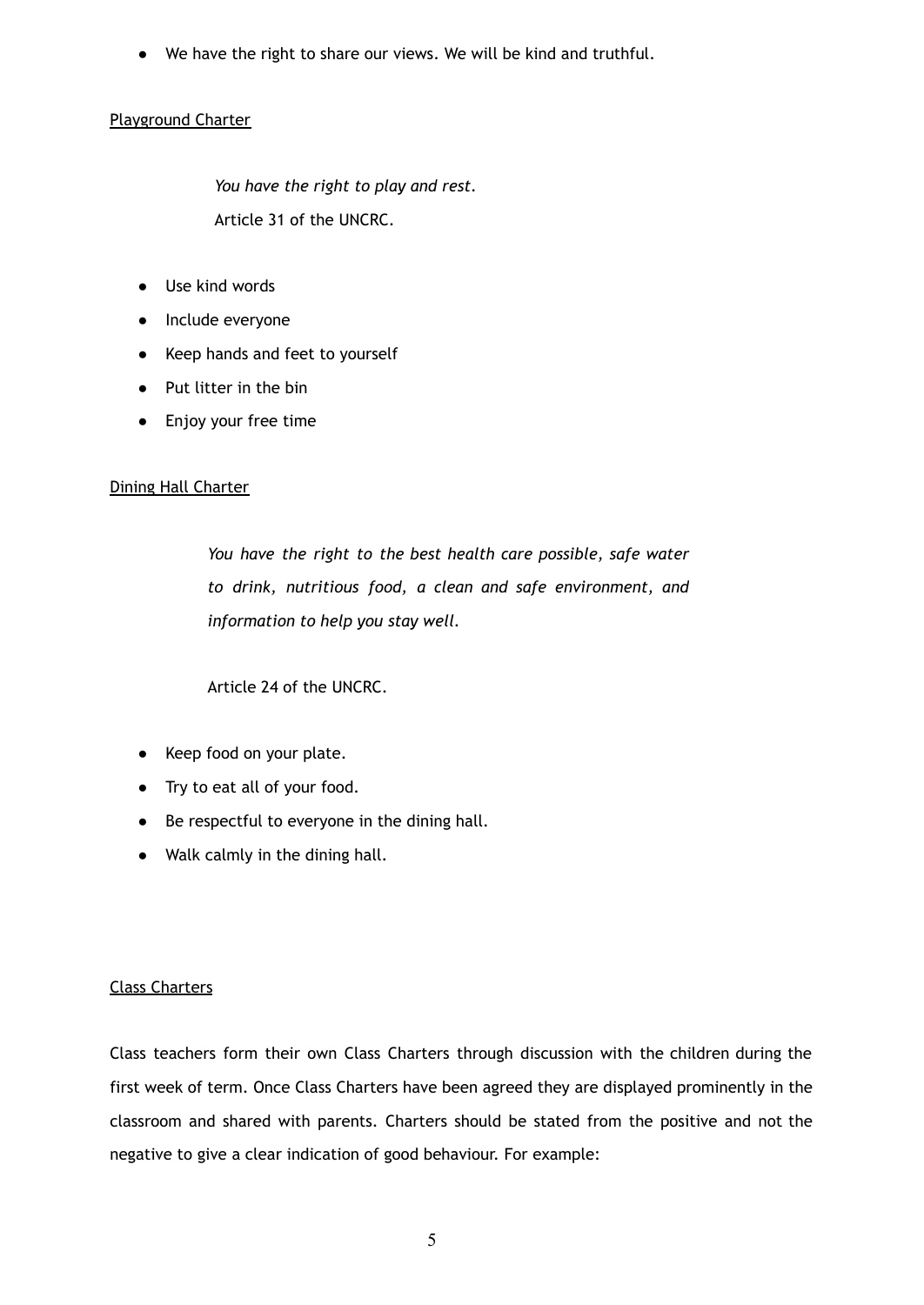- We should treat everyone equally.
- We should join in group tasks.
- We should listen carefully to everyone.
- We should try to include everyone.
- We should make everyone feel safe.

#### Class Rewards

Teachers will also decide their own reward list which should be flexible to allow teachers to provide positive consequences tailored to suit themselves and their classes. This list could include:

- 5 minutes of extra playtime
- Games
- Free choice session

#### Individual Rewards

Teachers use Class Dojo to award Dojo points for a range of reasons. Parents are notified of points awarded through their app and can celebrate school achievements outside of school.

100 Dojos - Bronze award

200 Dojos - Silver award

300 Dojos - Gold award

#### **Sanctions**

With all the positive management of behaviour through building trusting and appropriate relationships, celebrating success and our values driven ethos, the need for sanctions are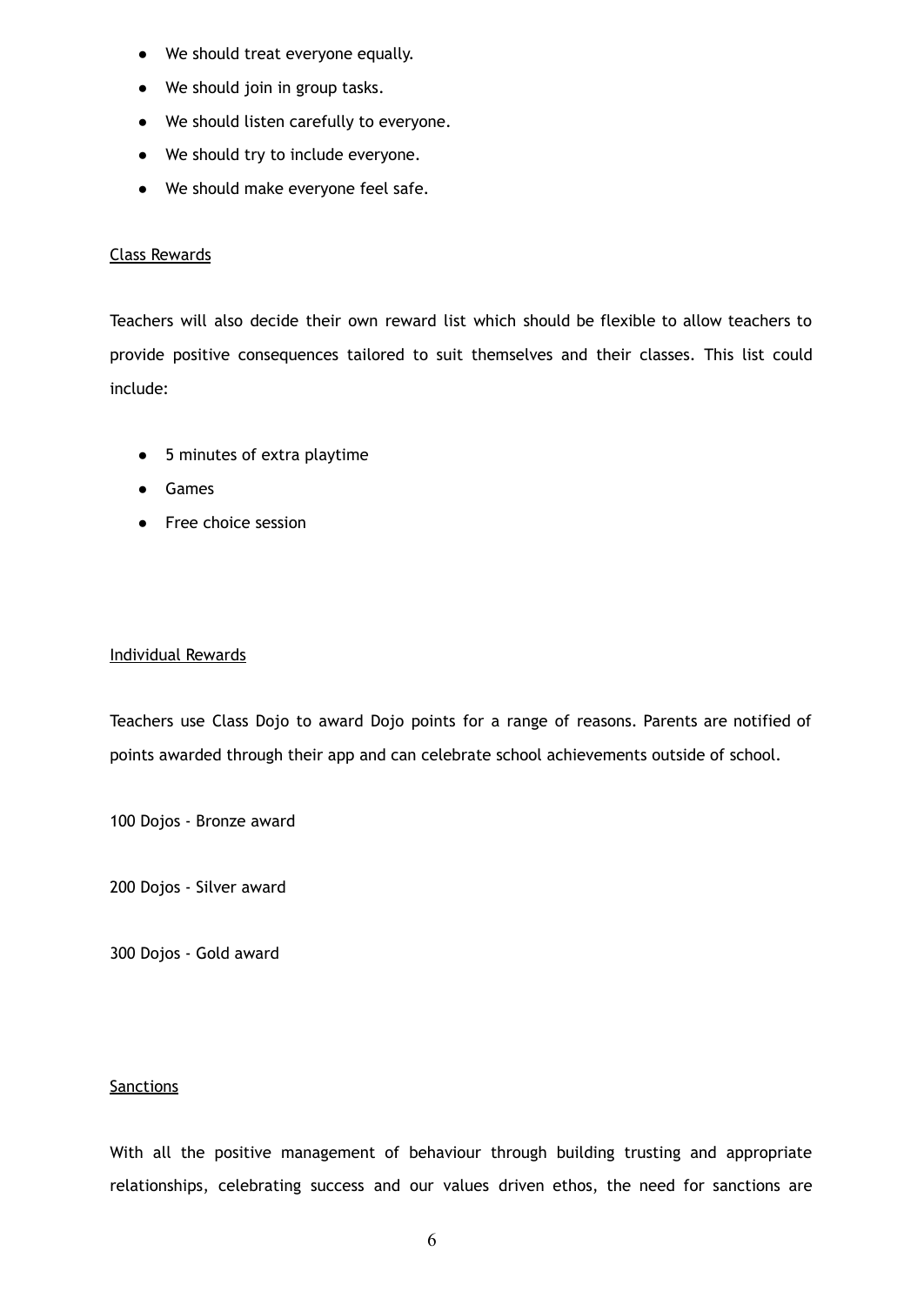uncommon. However, we recognise that children are still learning and our response to unacceptable behaviour must reflect that. Every effort is made to avoid public sanctions because this can cause shame, however unacceptable behaviour is managed in the following ways:

- A discreet non-verbal prompt to the children displaying inappropriate behaviour i.e. a calming touch on the shoulder, moving the pencil aside, a pause while looking at the child.
- A discreet verbal prompt to stop the undesirable behaviour i.e. "Tapping your pencil is making it hard for others near you to hear me. Please stop."
- Praise others displaying the desired behaviour i.e. "So many of you are sitting smartly and demonstrating good behaviour for learning. Thank you."
- Address the undesirable behaviour directly by asking the child to reflect i.e. "I have called you away from the football game, can you think why I might have done that?"
- Ask the child to think about how they might change their behaviour going forwards i.e. "You hurt Edward when you pulled his clothing like that, how will you prevent that from happening in the future?"

The above questions may require rewording to take into account a child's age or level of development, however staff will always remain calm and professional to model self-regulation and demonstrate the commitment to support and help children make progress in their personal, social and emotional development.

#### Serious Behaviour Incident

Sometimes, for many different reasons, pupils react to their emotional dysregulation impulsively and without thought. This can lead to a behaviour that is physically or verbally aggressive. Any serious behaviour incident, that is one where another child or adult is verbally or physically attacked, is investigated and recorded using the serious behaviour incident form. Any member of staff can complete this form with details of an incident and this must be completed on the same day as the incident, as a matter of priority. The Headteacher must be informed as soon as possible so that the incident can be investigated as appropriate. Parents will be informed of any serious behaviour incident by the Headteacher, following investigation.

7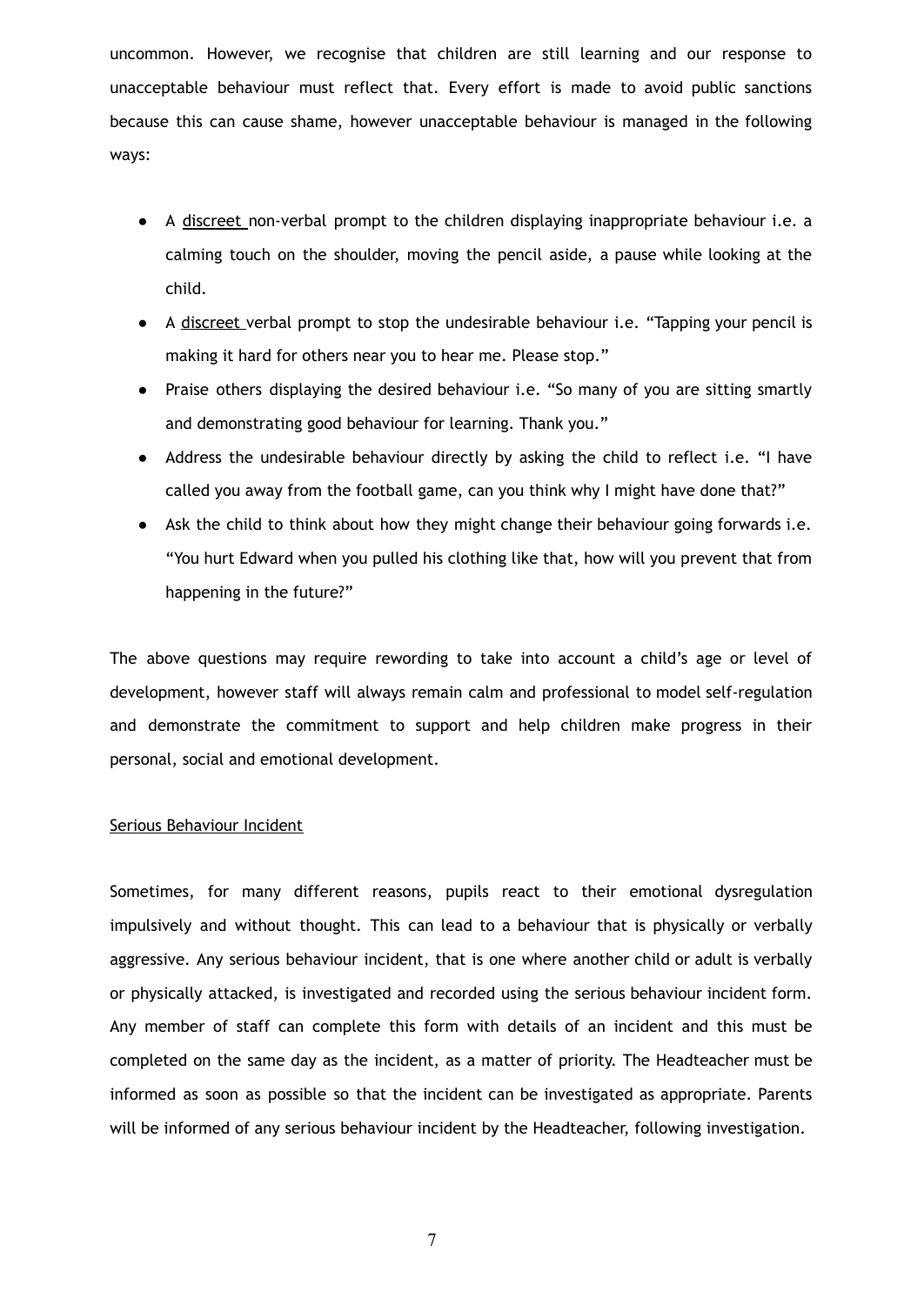Consequences for serious behaviour incidents vary, depending on the circumstances and nature of the incident. Sometimes, the need for a bigger piece of work is identified, but always we are committed to teaching and supporting children rather than shaming or belittling them. Examples of consequences may include one or more of the following:

- time with teacher to work through the incident and what went wrong
- time with SENCo and teacher to develop a plan of support
- parent engagement for putting a wider plan in place to involve other professionals
- time to reflect on how to prevent something similar happening again
- some free time removed in order to carry out the above
- opportunity to apologise

#### **Exclusions**

Exclusions are counterproductive to building and sustaining the positive relationships and trust required between school, children and their families for a successful partnership for education.

Exclusions are therefore never a first or automatic response to a serious behaviour incident. Any decision to exclude a child is taken very seriously and with full consideration of the unique circumstances of the incident. The decision to exclude a child can only be made by the Headteacher, who retains a complete overview of the incident. The decision to exclude a child will not be influenced by the views or opinions of others.

Any decision to exclude a child will be communicated in writing to the child's parents/guardians, including reason for the exclusion, the length of the exclusion and an invitation to attend a reintegration meeting on the morning of the return to school.

#### **Bullying**

At Downe Primary School we take bullying very seriously. We believe that every child has the right to come to school and be happy, feel safe and enjoy the best of what we have to offer. Any allegation of bullying will be followed up with a thorough investigation by the Headteacher, and where bullying is found to have taken place, details will be recorded on the serious